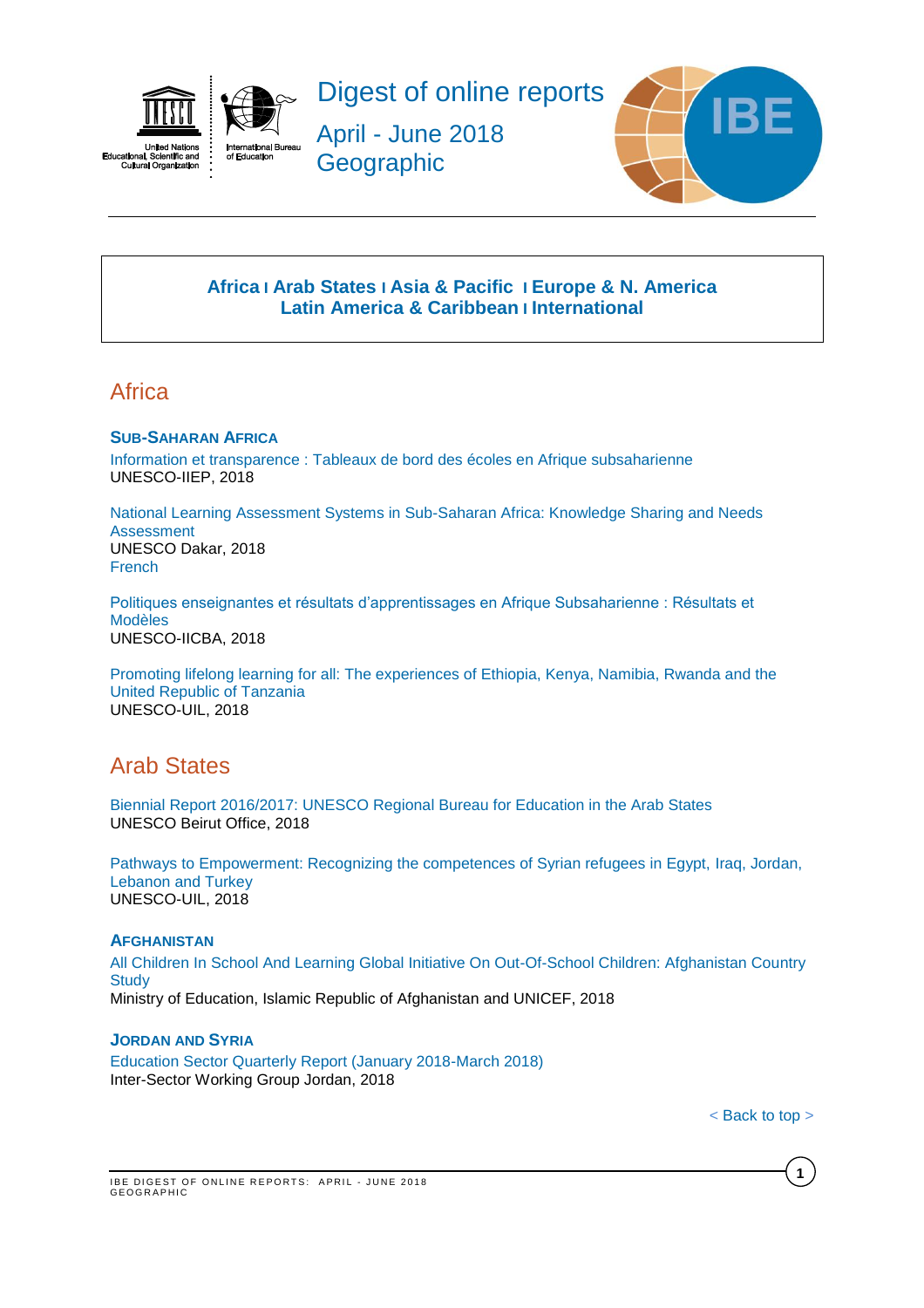### **SYRIA**

[Research Terms of Reference: Education Assessment SYR1804: Whole of Syria](https://reliefweb.int/sites/reliefweb.int/files/resources/syr_tor_wos_education_assessment.pdf) Reach, 2017

# <span id="page-1-0"></span>Asia & Pacific

[The Culture of Testing: sociocultural impacts on learning in Asia and the Pacific](http://unesdoc.unesco.org/images/0026/002619/261955e.pdf) UNESCO Bangkok, 2018

#### **BANGLADESH**

[Education Capacity Self-Assessment: Transforming the Education Humanitarian Response of the](https://reliefweb.int/sites/reliefweb.int/files/resources/education_capacity_self-assessment_cxb_education_1803.pdf)  [Rohingya Refugee Crisis](https://reliefweb.int/sites/reliefweb.int/files/resources/education_capacity_self-assessment_cxb_education_1803.pdf) UNICEF, et. all, March 2018

[Emergency Preparedness and Response Plan for the Cox's Bazar Education Sector](https://www.humanitarianresponse.info/sites/www.humanitarianresponse.info/files/documents/files/bd_emergency-preparedness-response-plan_education_sector.pdf) Education Sector Disaster Risk Management Working Group, February 2018

#### **INDONESIA**

[Identification misconception of primary school teacher education students in changes of matters using](http://iopscience.iop.org/article/10.1088/1742-6596/1013/1/012086/pdf)  [a five-tier diagnostic test](http://iopscience.iop.org/article/10.1088/1742-6596/1013/1/012086/pdf) Journal of Physics, 2018

# <span id="page-1-1"></span>Europe & N. America

### **CANADA**

[If Inclusion Means Everyone, Why Not Me?](https://communitylivingontario.ca/wp-content/uploads/2018/05/If_Inclusion_Means_Everyone_Why_Not_Me_FINAL_s.pdf) Community Living Ontario et al., 2 May 2018 **(Opens in Chrome)** [French](https://communitylivingontario.ca/wp-content/uploads/2018/05/Si_linclusion_signifie_tout_le_month_pourquoi_pas_moi_s.pdf)

## **UNITED KINGDOM**

[Why Closing the Word Gap Matters: Oxford Language Report](http://fdslive.oup.com/www.oup.com/oxed/Oxford-Language-Report.PDF?region=uk)  Oxford University Press, 2018

### **USA**

[Automated Risk Assessment for School Violence: a Pilot Study](https://link.springer.com/content/pdf/10.1007%2Fs11126-018-9581-8.pdf)  Psychiatric Quarterly, 1 May 2018

[Does Universal Preschool Hit the Target? Program Access and Preschool Impacts](http://www.dartmouth.edu/~eucascio/cascio_prek_latest.pdf) Dartmouth College, March 2018

[Have States Maintained High Expectations for Student Perfomance?](http://educationnext.org/have-states-maintained-high-expectations-student-performance-analysis-2017-proficiency-standards/) Education Next, 2018

[Kahoot! EdTrends Report for Educators](https://kahoot.com/files/2018/05/EdTrends-report-May-2018-educators.pdf) Kahoot!, May 2018

**2**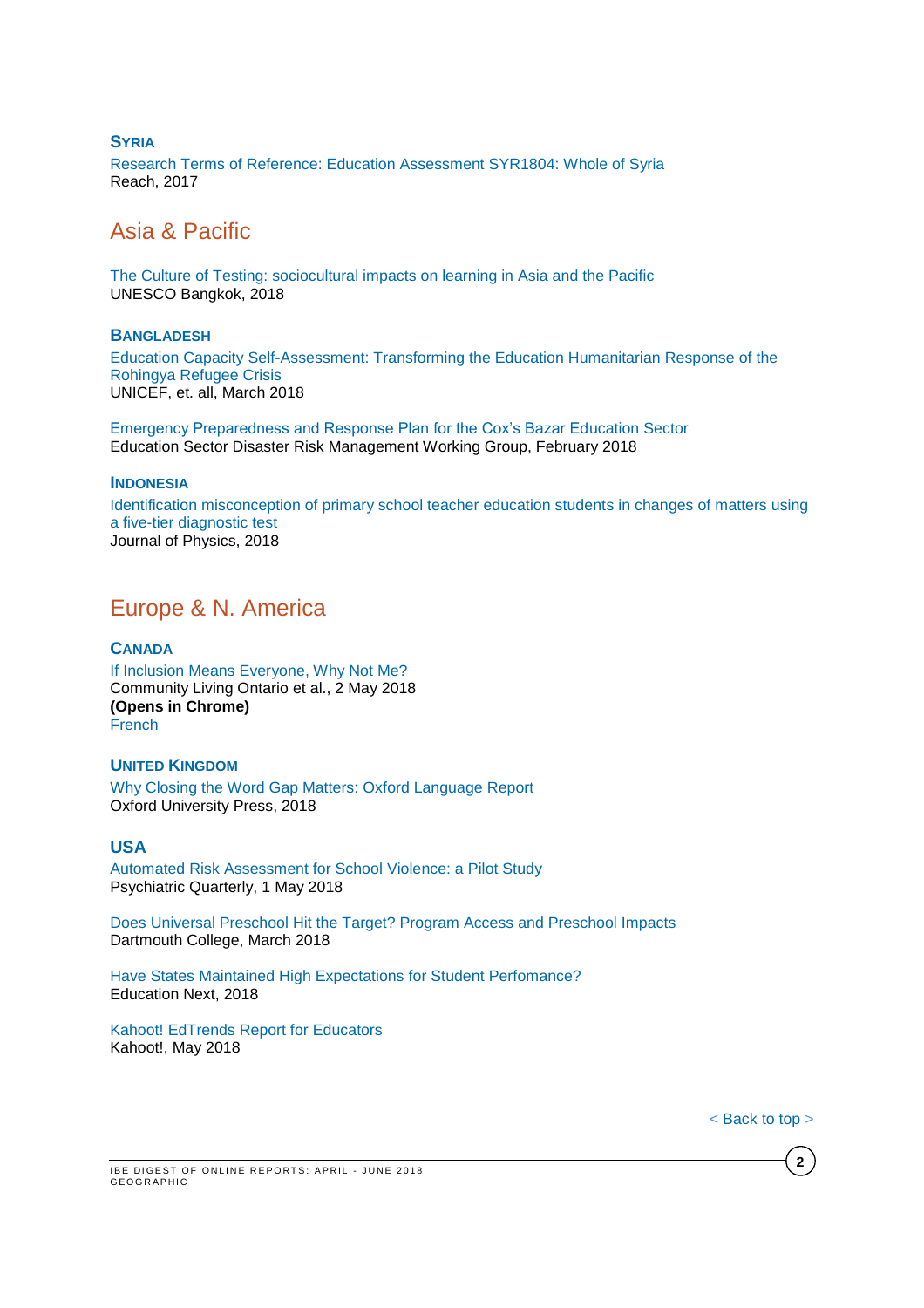[State Education Leadership Interoperability: Leveraging Data for Academic Excellence](http://www.setda.org/master/wp-content/uploads/2018/05/State-Leadership-Interoperability.pdf) SETDA, 2018

## <span id="page-2-0"></span>International

[Education Policy Outlook 2018: Putting Student Learning at the Centre: Education policy country](https://www.hm.ee/sites/default/files/epo2018_country_snapshots.pdf)  [snapshots](https://www.hm.ee/sites/default/files/epo2018_country_snapshots.pdf)  OECD, June 2018

[Innovative staffing to personalize learning: How new teaching roles and blended learning help](https://www.christenseninstitute.org/wp-content/uploads/2018/05/innovative-staffing_2018_final.pdf)  [students succeed](https://www.christenseninstitute.org/wp-content/uploads/2018/05/innovative-staffing_2018_final.pdf) Christensen Institute, 2018

**Psychological Science in the Public Interest** [Ending the Reading Wars: Reading Acquisition From Novice to Expert](http://journals.sagepub.com/stoken/default+domain/10.1177/1529100618772271-free/full)  Psychological Science in the Public Interest, 11 June 2018

#### **Save the Children**

[Time to Act: A costed plan to deliver quality education to every last refugee child](https://www.savethechildren.net/sites/default/files/770_TimetoAct_Report_v13_LR_Multi.pdf) Save the Children, 2018

#### **UNESCO**

[A lifeline to learning: Leveraging technology to support education for refugees](http://unesdoc.unesco.org/images/0026/002612/261278e.pdf) UNESCO, 2018

[Addressing Anti-Semitism through Education: Guidelines for Policymakers](http://unesdoc.unesco.org/images/0026/002637/263702e.pdf) UNESCO and OSCE, 2018

[Education as a public and common good: Reframing the governance of education in a changing](http://unesdoc.unesco.org/images/0026/002616/261614e.pdf)  [context](http://unesdoc.unesco.org/images/0026/002616/261614e.pdf) UNESCO, February 2018 **[French](http://unesdoc.unesco.org/images/0026/002616/261614f.pdf)** 

[How does education about the Holocaust advance global citizenship education?](http://unesdoc.unesco.org/images/0026/002619/261969e.pdf) UNESCO, 2018

[International Task Force on Teachers for Education 2030: Strategic Plan 2018-2021](http://unesdoc.unesco.org/images/0026/002617/261708e.pdf) UNESCO, 2018

Managing tomorrow's digital skills – [what conclusions can we draw from international comparative](http://unesdoc.unesco.org/images/0026/002618/261853e.pdf)  [indicators?](http://unesdoc.unesco.org/images/0026/002618/261853e.pdf) UNESCO, 2018

[Re-orienting Education Management Information Systems \(EMIS\) towards inclusive and equitable](http://unesdoc.unesco.org/images/0026/002619/261943e.pdf)  [quality education and lifelong learning](http://unesdoc.unesco.org/images/0026/002619/261943e.pdf) UNESCO, 2018

[Review of Curricula and Curricular Frameworks: Report to inform the update of the UNESCO](http://unesdoc.unesco.org/images/0026/002646/264650e.pdf)  [International Technical Guidance on Sexuality Education](http://unesdoc.unesco.org/images/0026/002646/264650e.pdf) UNESCO, 2018

**3**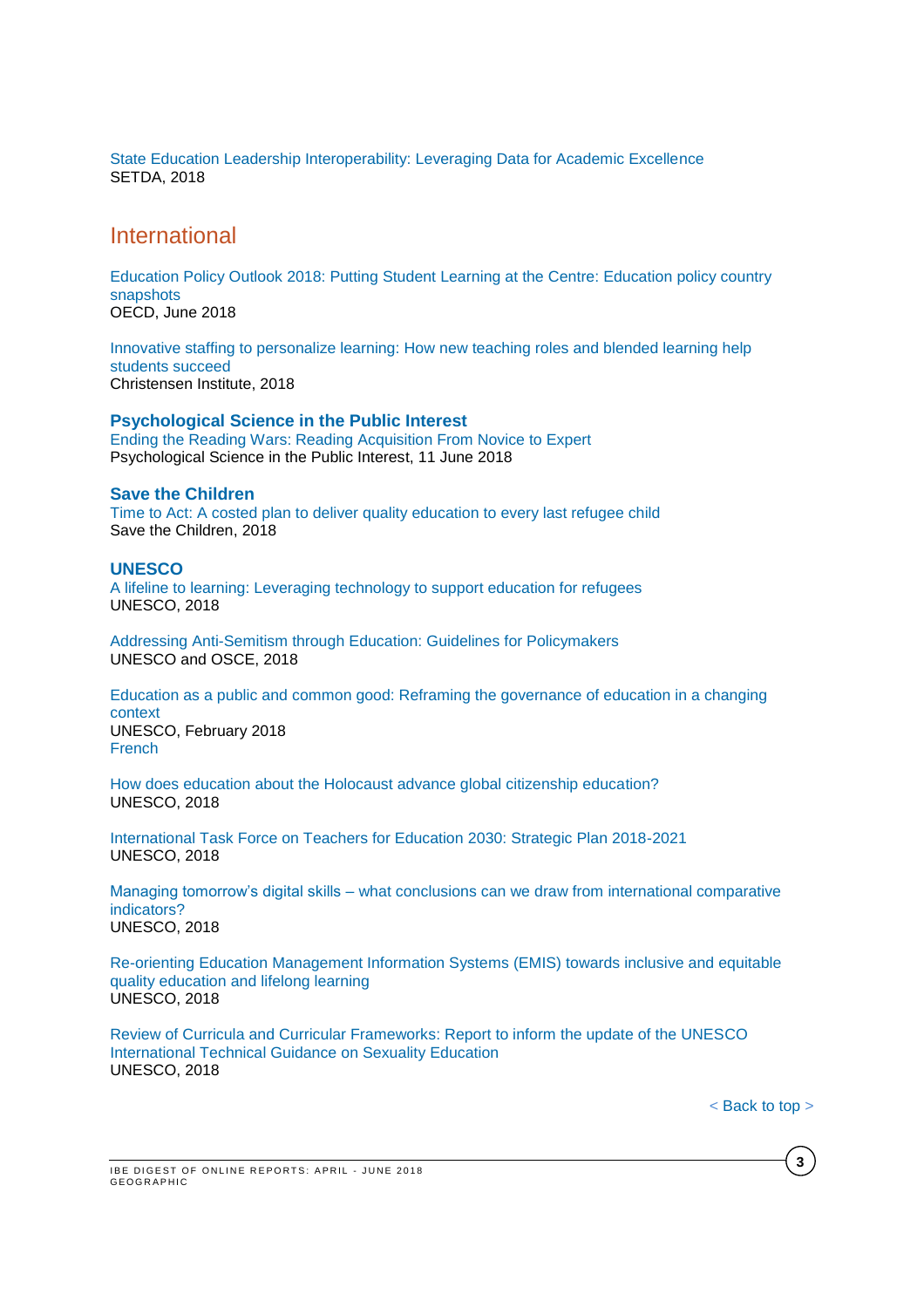[UNESCO Associated Schools Network: Guide for National Coordinators](http://unesdoc.unesco.org/images/0026/002619/261994e.pdf) UNESCO, 2018 [French](http://unesdoc.unesco.org/images/0026/002619/261994f.pdf)

### **UNESCO-GEMR**

[Achieving gender equality in education: don't](http://unesdoc.unesco.org/images/0026/002627/262714e.pdf) forget the boys UNESCO-GEMR, April 2018

[Policy Paper 36: Aid to education: a return to growth?](http://unesdoc.unesco.org/images/0026/002636/263616e.pdf)  UNESCO-GEMR, April 2018

#### **UNESCO-IBE**

[15 Clues to Support the Education 2030 Agenda](http://unesdoc.unesco.org/images/0025/002590/259069e.pdf) UNESCO-IBE, 2017

[Comparative Analysis of the National Curriculum Frameworks of Five Countries: Brazil, Cambodia,](http://unesdoc.unesco.org/images/0026/002638/263831E.pdf)  [Finland, Kenya and Peru](http://unesdoc.unesco.org/images/0026/002638/263831E.pdf) UNESCO-IBE, 2018

[Educational Practices 29: Accountable Talk: Instructional dialogue that builds the mind](http://unesdoc.unesco.org/images/0026/002626/262675e.pdf)  UNESCO-IBE, April 2018

[Global Citizenship Education Tools and Piloting Experiences of Four Countries: Cambodia, Colombia,](http://unesdoc.unesco.org/images/0026/002643/264359E.pdf)  [Mongolia and Uganda](http://unesdoc.unesco.org/images/0026/002643/264359E.pdf) UNESCO-IBE, 2018

#### **UNESCO-UI[L](http://unesdoc.unesco.org/images/0026/002628/262836e.pdf)**

[UNESCO Institute for Lifelong Learning Publications catalogue 2018](http://unesdoc.unesco.org/images/0026/002628/262836e.pdf) UNESCO-UIL, 2018

#### **UNESCO-UIS**

[Education and Disability: Analysis of Data from 49 Countries](http://uis.unesco.org/sites/default/files/documents/ip49-education-disability-2018-en.pdf) UNESCO-UIS, March 2018

[Handbook on Measuring Equity in Education](http://uis.unesco.org/sites/default/files/documents/handbook-measuring-equity-education-2018-en.pdf) UNESCO-UIS, 2018

[Quick Guide No. 2: Making the Case for a Learning Assessment](http://uis.unesco.org/sites/default/files/documents/quick-guide2-making-case-learning-assessments-2018-en_2.pdf) UNESCO-UIS, 2018

## **UNESCO-UNEVOC**

[Moving Forward: UNESCO-UNEVOC in Action: Biennial Report 2016-2017](https://unevoc.unesco.org/up/UNESCO-UNEVOC%20Biennial%20Report%202016-2017.pdf) UNESCO-UNEVOC, 2018

### **The World Bank**

[Global Data Set on Education Quality \(1965-2015\)](http://documents.worldbank.org/curated/en/706141516721172989/pdf/WPS8314.pdf)  The World Bank Group, January 2018